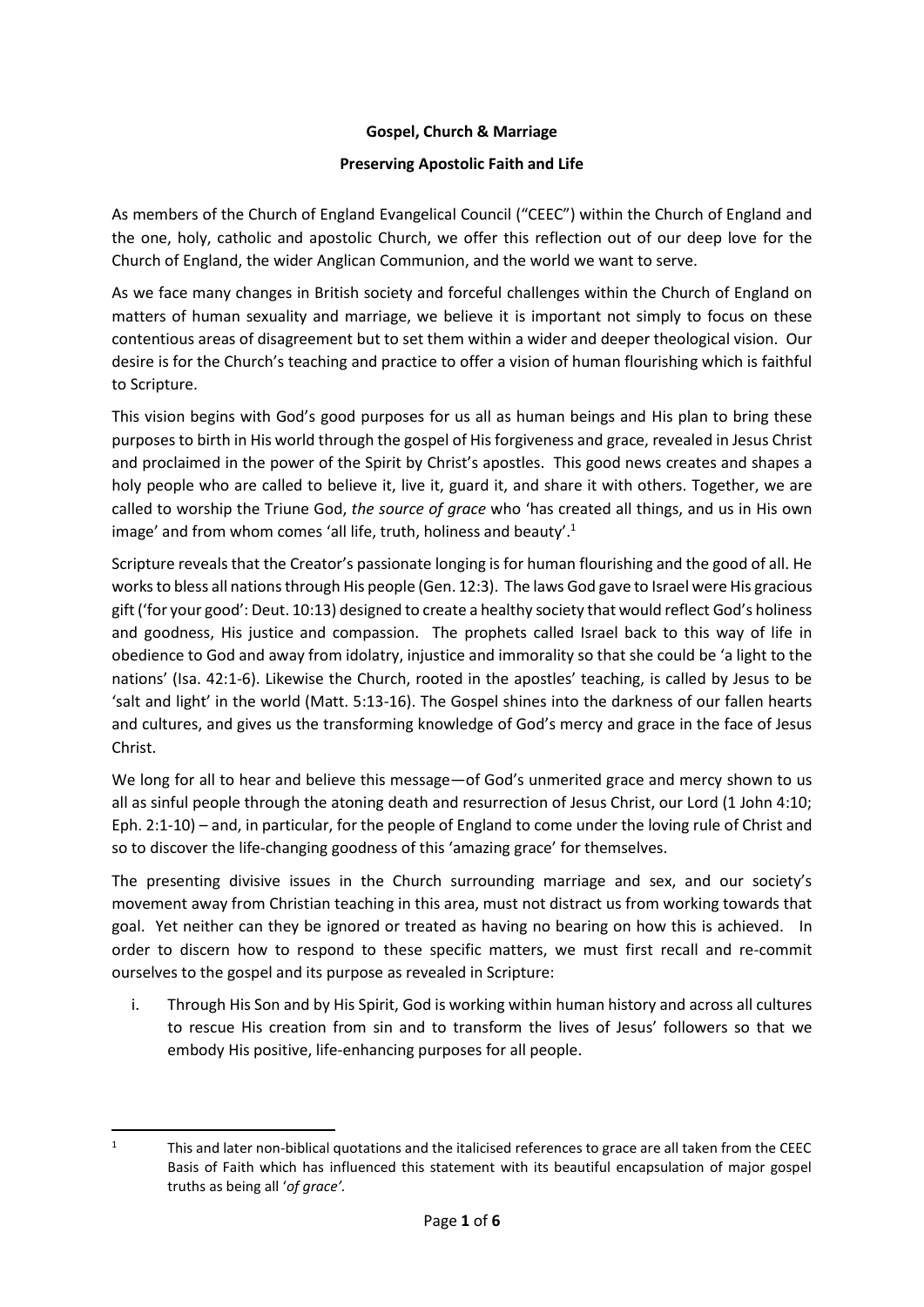- ii. The Church is God's gift, sign and instrument of the restoration of His creation, and is the foretaste of His new creation that is breaking in. This in turn requires us to consider what it means for the Church to have integrity as the body of Christ by remaining rooted in God's grace and being shaped by the biblical story of creation, fall, redemption and future hope.
- iii. In awaiting the final judgment and the fulfilment of God's good purposes, the Church must at all times and in all places – faithfully obey the apostles' teaching on the pattern of faith and life that we are called to in Christ. This includes their teaching on marriage and singleness.

Only when we have received what the apostles have to say to us in each of these three areas and uncovered the deeper biblical truths that are at stake in this debate can we draw conclusions as to the necessary shape of apostolic faith and life today and what that means for our way forward as Anglicans within the one, holy, catholic and apostolic Church.

# **A. Apostolic Insistence on the Gospel's Purpose**

**As God's grace and truth prepare us for Christ's return as the** *triumph of grace* **over all the effects of sin, His will is that all who come under Christ's rule should turn from sin and be sanctified (1 Thess. 4:3). In this way, the true nature of God's holy purposes in the gospel are revealed to the world.**

The apostolic gospel proclaimed the *work of grace*: that God, revealing His glory in human form, demonstrated His holy love and His opposition to all sin by redeeming His creation and rescuing humanity through Christ and His atoning death and glorious resurrection (Gal. 1:4; 1 John 4:10; Rom. 3:21-26). Christ had thus 'given himself' in dying on the cross with the express purpose 'to purify for himself a people, eager to do what is good' (Titus 2:14, *cf.* Rom 7:4). The gospel, as proclaimed by the apostles, had the goal and purpose—as well as the power—to transform people's lives into the likeness of Christ (Eph. 2:8-10; 1 Jn. 3:2-10; Rom. 8:29).

The apostles proclaimed that the 'grace of God has appeared', not only to affirm and redeem our created humanity and bring us forgiveness but also to 'train us to say "No" to all ungodliness' (Titus. 2:11). Such transforming grace draws us all to repentance and empowers all of us for the 'obedience of faith'. We give ourselves to God and walk by His Spirit in the path of costly grace in every sphere of our lives (Rom. 1:5; 8:12-17; 16:26).

In establishing Christian communities the apostles therefore did not teach doctrine without discipleship, faith without formation, or grace without godliness. Rather, they called believers to 'live lives worthy of the gospel', insisting 'in the Lord' that they abandon their 'former way of life' and embrace 'the new humanity', 'putting on Christ' and living His new life (Eph. 4:17-24; *cf.* Rom. 6:1-14; 1 Pet. 1:14-15; 2:11).

Moreover, the apostles consistently taught that the baptised were, by the Spirit, to pursue godliness and combat sin by putting to death the 'works of the flesh' (*e.g.* Gal. 5:16-21; 1 John 2:15-17). In founding and teaching communities of disciples who would offer this good news of God's grace to all, the apostles therefore repeatedly issued a serious call to holiness which embraced all areas of human life including sexual conduct (1 Cor. 6:9-11; 1 Tim. 1:8-10; Heb. 12:14-16; Jude 4; Rev. 2:14).

#### **B. Apostolic Commitment to the Church's Integrity**

**In its ministry of** *stewarding God's grace* **so as to offer it to the world, the Church, being 'built on the foundation of the apostles and prophets' (Eph. 2:20) must in every age follow the apostles'**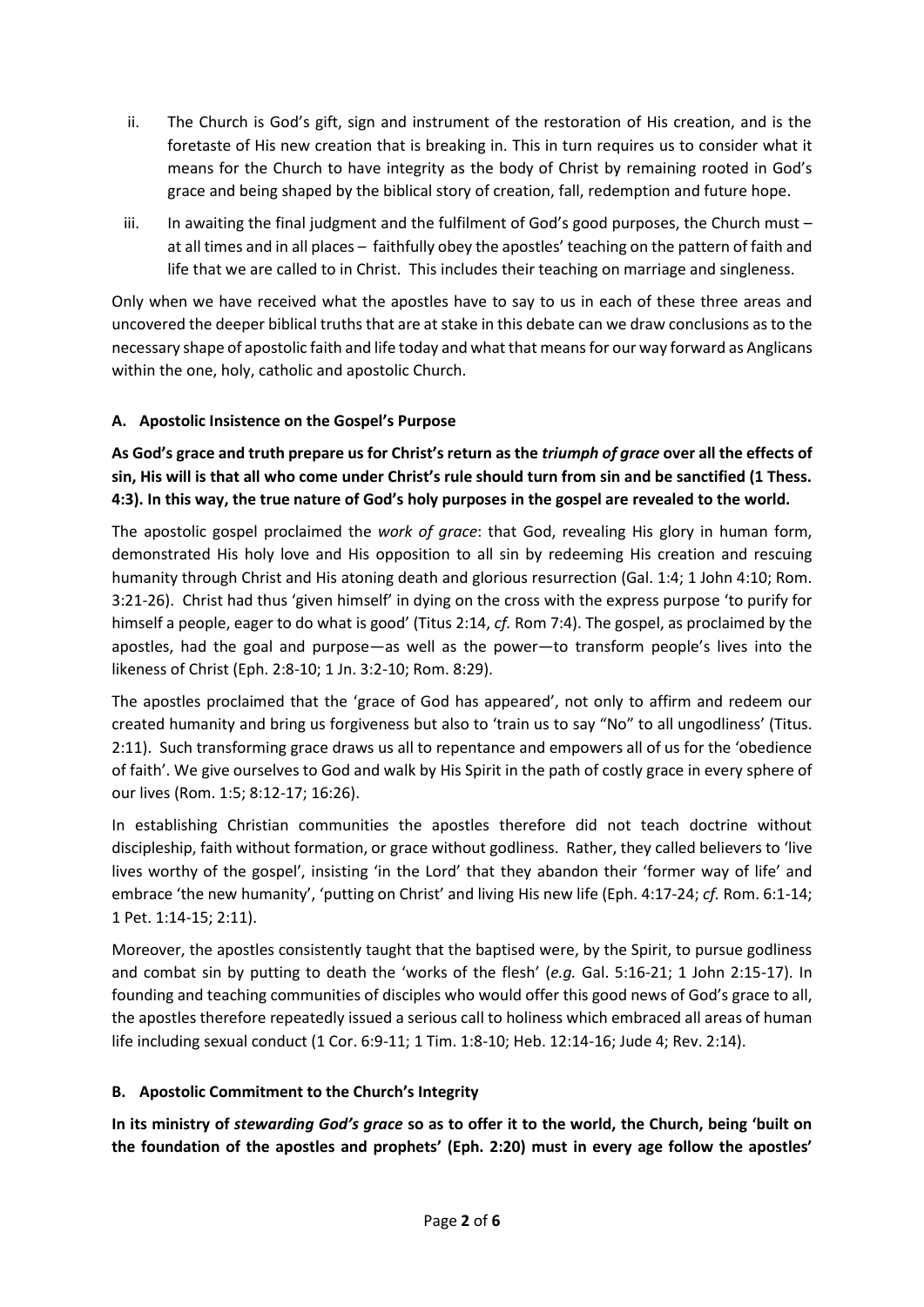# **example. Its teaching and discipline must remain centred on Christ and within the boundaries of essential apostolic teaching.**

The apostles' preaching established *communities of grace* who confessed 'Jesus is Lord'. These 'apostolic congregations' were marked by believers' devoted submission to apostolic teaching (Acts 2:42; Rom. 6:17; Eph. 4:20). Building on the one foundation of Jesus himself (1 Cor. 3:11; Eph. 2:20), who had 'loved the Church' as His bride and had 'given himself up for her to make her holy' (Eph. 5:25- 26), the apostles could not compromise the holiness of the Church. Instead they saw that, as God had called Israel to be 'holy', 'set apart' as distinct 'amongst the nations', so now the Church was to be a 'holy temple' and a 'holy nation' (Eph. 2:19-22; 1 Pet. 2:4-9; *cf.* Exod. 19:3-6; Lev. 18:3-5; 19:2; Deut. 4:5-8; Isa. 42:6-7). They thus sought to build a united body drawn from the nations ('one' and 'catholic') which was the 'pillar and foundation of the truth' (1 Tim. 3.15) and which, through obedience to apostolic teaching (Rom. 15:18; Phil. 2:12-13; 1 Pet. 1:22), conveyed and embodied that teaching in the wider world with clarity and consistency (Eph. 3:10; 4:4-17).

In order, then, for the Church to witness to the gospel with integrity and to embody the gospel's purpose, the apostles had to guard the Church's distinctive boundaries on matters of both doctrine and ethics, including sexual morality. This is evident in their use of appropriate loving discipline to ensure obedience to apostolic teaching (1 Cor. 4:14-5:5; 2 Cor. 2:5-11; Rev. 2:20), their appointment of local teachers to teach the truth (Tit. 1:9; 2 Tim. 2:2), and their warnings against harmful false teachers (*e.g.* Acts 20:29-31; 2 Pet. 2:1-3; 1 John 2:18-23).

This is why, as part of the 'one, holy, catholic and apostolic' church, the Church of England rightly orders its common life so that there are 'shepherds of Christ's flock and guardians of the faith of the apostles' who, in 'proclaiming the gospel of God's kingdom and leading His people in mission', vow to 'refute error' (Common Worship: Ordination & and Consecration of a Bishop) and are called to 'banish and drive away all erroneous and strange opinions' (Canon C18).

# **C. Apostolic Teaching about Marriage and Singleness**

**The Bible as the** *revelation of grace* **clearly teaches that God made humanity in His image and likeness—embodied as male and female—and gave the gifts of marriage and singleness for our benefit. This apostolic teaching about marriage and singleness is part of God's gracious call and purposes for human flourishing and is good news for all.**

On Jesus' authority (*e.g.* Matt. 19:4-6, based on Gen. 2:24), the Church of England bears witness to this teaching by affirming that 'marriage is in its nature a union permanent and lifelong, for better for worse, till death them do part, of one man with one woman, to the exclusion of all others on either side' (Canon B30). Moreover, like the sacraments, marriage is a gift of God and a *sign of grace* in which His faithful and sacrificial covenant-love for us is made visible in and through our created human bodies (Eph. 5:31-2). As 'a gift of God in creation', marriage enables human flourishing and serves the common good by being 'the foundation of family life in which children are [born and] nurtured and in which each member of the family, in good times and in bad, may find strength, companionship and comfort, and grow to maturity in love' (Preface to Marriage Service).

Jesus' own understanding of the importance of marriage is underlined by His radical teaching on adultery and divorce (Matt. 5:27-32), which went to the heart of the Old Testament prohibitions in these areas. His reputation as a 'friend of sinners' was never won at the cost of watering down such ethical teachings or advocating 'cheap grace'. He rather held together grace and truth (John 1:14) in His teaching and pastoral practice — a model which the Church should always aim to follow.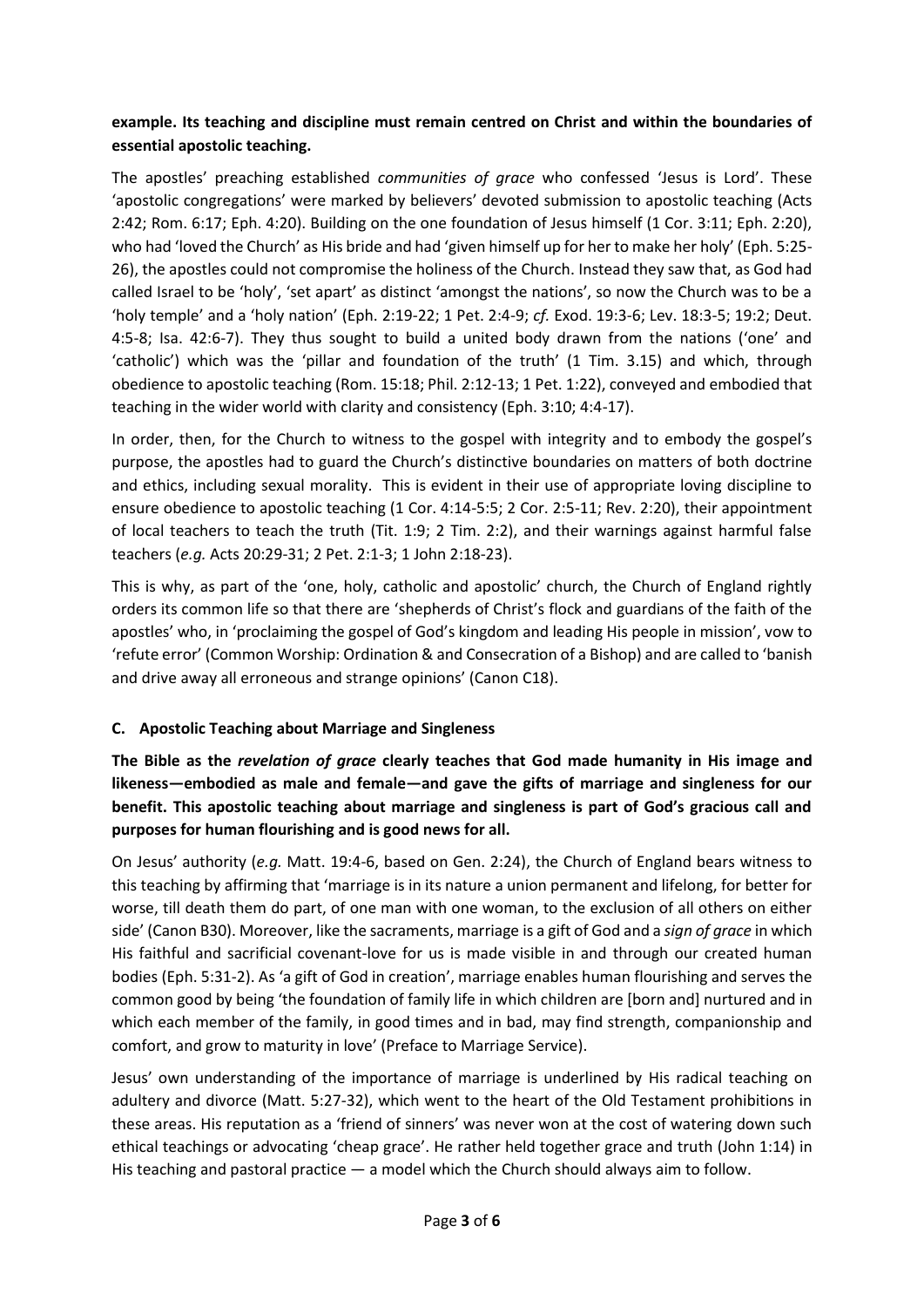Jesus, in His own experience and express teaching (Matt. 19:12), also affirmed singleness, equally, as a gracious gift from God—as did Paul (1 Cor. 7:7, 32-35); it is an opportunity for faithful and sacrificial dedication to 'the Lord's affairs' and for demonstrating an embodied longing for the ultimate marital union of Christ to His Church (Rev. 19:6-9).

In keeping with this understanding, rooted in the teaching of the Old Testament (*e.g.* Exod. 20:14; Prov. 5:15-23) and reaffirmed by Jesus himself, the apostles taught that any sex outside marriage has the character of sin (*e.g.* Matt. 5:27-29; 1 Thess. 4:3-8; Heb. 13:4). Thus, as the House of Bishops recently reaffirmed, sexual relations are 'properly conducted only within heterosexual marriage' (GS 2055, para 54). Sex is not a personal 'right' to be grasped or demanded. It is a gracious gift ordained by our Creator—tied to His gift of marriage—which is to be 'received with thanksgiving' (1 Tim. 4:4), but only within the limits He has laid down.

### **Application: Apostolic Faith and Life Today**

In the light of this wider theological vision and apostolic teaching on the gospel's purpose, the church's integrity**,** and marriage and singleness, we therefore commit ourselves to the following five conclusions and commend them to the Church of England as it considers these complex issues of human sexuality and marriage:

- **1. We, in the church of Jesus Christ, are called to welcome, and offer God's saving grace to, everyone—whatever their sexual history, identity or behaviour—thus manifesting the radical inclusivity of the gospel by which 'God our Saviour wants** *all* **people to be saved' (1 Tim. 2:3).**
	- Knowing that God's created intent for human sexuality has been spoilt by sin in all people and all societies, we acknowledge our own need, following conversion, to keep turning to God for forgiveness and transformation.
	- We confess that to be the *community of grace* the Church itself needs forgiveness and transformation. We long for all to hear and receive the gospel message of grace and truth, rather than to fear that we, as Christians, will cast the first stone. So we receive Jesus' words as also applying to us and to all: 'Neither do I condemn you … Go now and leave your life of sin' (John 8:11). We want the church to be a community of love, warmth, hospitality, vulnerability, covenant friendship, appropriate touch, mutual support, and to be a family unit which is far bigger than some small, inward-looking heterosexual pairing.
	- We therefore repent of our many failures in this area, seeking God's grace afresh to welcome, listen to, and provide pastoral support and care for all.
	- Together, we will seek to honour the gift of our embodied sexual differentiation; to express life-long faithful love in marriage; and to nurture love and intimacy while abstaining from sex in all our relationships other than marriage.

# **2. We recognise that some fellow Christians no longer accept the Church's teaching on marriage, singleness and sex but, because it is an integral part of our calling to be holy, we cannot treat this teaching as an 'optional extra' (or** *adiaphora***).**

We believe this teaching is both apostolic and essential to the gospel's transforming purpose and thus must be compassionately and clearly proclaimed and explained in and by the Church.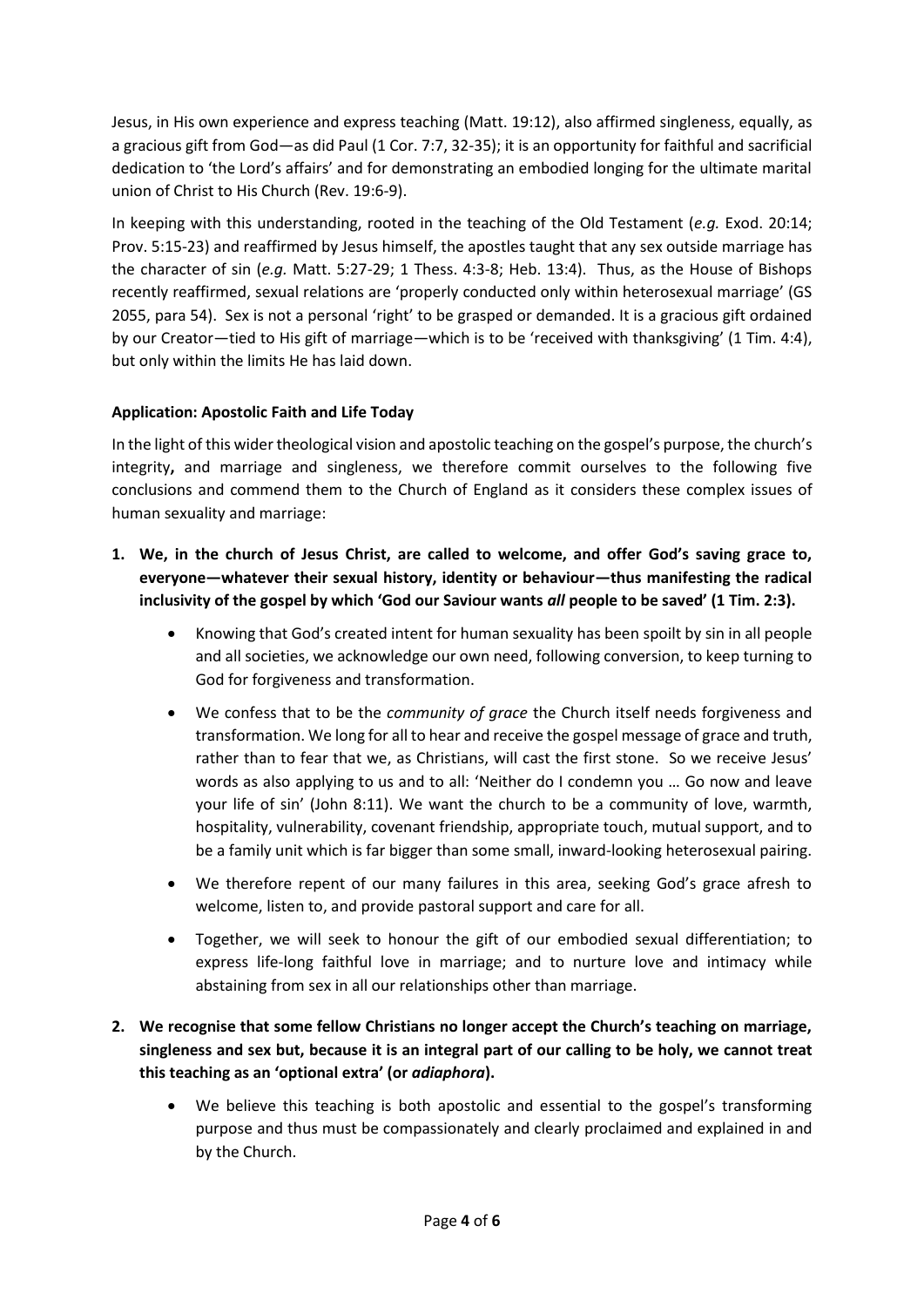- This area is therefore of a higher order than other divisive matters, often viewed as 'secondary' (for example, the ordination of women), because it calls for faithful obedience to the unambiguous and authoritative teaching of Scripture concerning godly living and human flourishing.
- Thus, the upholding of this teaching, rooted in our creedal confession of God as Creator, and the enabling of Christians to live it with joy and confidence, is an essential aspect of biblical faithfulness—especially when, as in our day, these matters are being so hotly contested.
- **3. We believe that the Church of England, being defined by adherence to essential apostolic truth, should not accept teaching or affirm behaviour—whether implicitly or explicitly—which contradicts or undermines the boundaries laid down by apostolic teaching and practice.**
	- Although other actions may also amount to such affirmation, we hold, on the basis of our Anglican understanding of our prayers expressing what we believe ('*lex orandi, lex credendi'*) and of a Church that is ordered by its liturgy, formularies and legal provisions, that any changes in our liturgy or canons which seek to express, authorise or commend a divergence from these distinctive boundaries would be seen as a departure from the apostolic faith.
- **4. We further believe that, as we have sadly witnessed in recent years among Anglicans, the affirmation of non-apostolic teaching and behaviour necessarily 'tears the fabric of our Communion at its deepest level' (Primates' Communiqué, Oct. 2003) and creates 'significant distance' (Primates' Communiqué, Jan. 2016) between those who are following the apostles' teaching and those departing from it. Such affirmation by the Church of England would have a similar distancing effect on our ecumenical relationships with the Roman Catholic, Orthodox and most Protestant and Pentecostal churches, which have not changed their doctrine in this vital area**.
	- These consequences inevitably arise because—for those who wish to follow the apostles' practice—such significant departure from apostolic teaching regrettably requires in response some degree of visible differentiation, in order formally to acknowledge and mark this distance. Moving away from 'apostolic' and 'catholic' teaching concerning what it means to be 'holy' will tragically mean we are less visibly 'one'.
	- The potential forms and extent of such differentiation are varied and they must never lose sight of the goal of restored unity in apostolic truth. Nevertheless, such acts of differentiation become a necessary component of biblical faithfulness if they are the only means to ensure the continued preservation of a cohesive 'apostolic' community, clearly defined and publicly distinguished by apostolic truth and thus able to offer a faithful and coherent witness to a confused and needy world.
- **5. We do not wish for this differentiation, but recognise that it may become a tragic necessity. Our submission to apostolic teaching and practice means that, as apostolic Anglicans, we are deeply committed to being members of Church of England provinces which are similarly submissive and so communicating and clearly upholding—both** *de facto* **and** *de jure***—the pattern of teaching and discipline handed down to us by the apostles.**